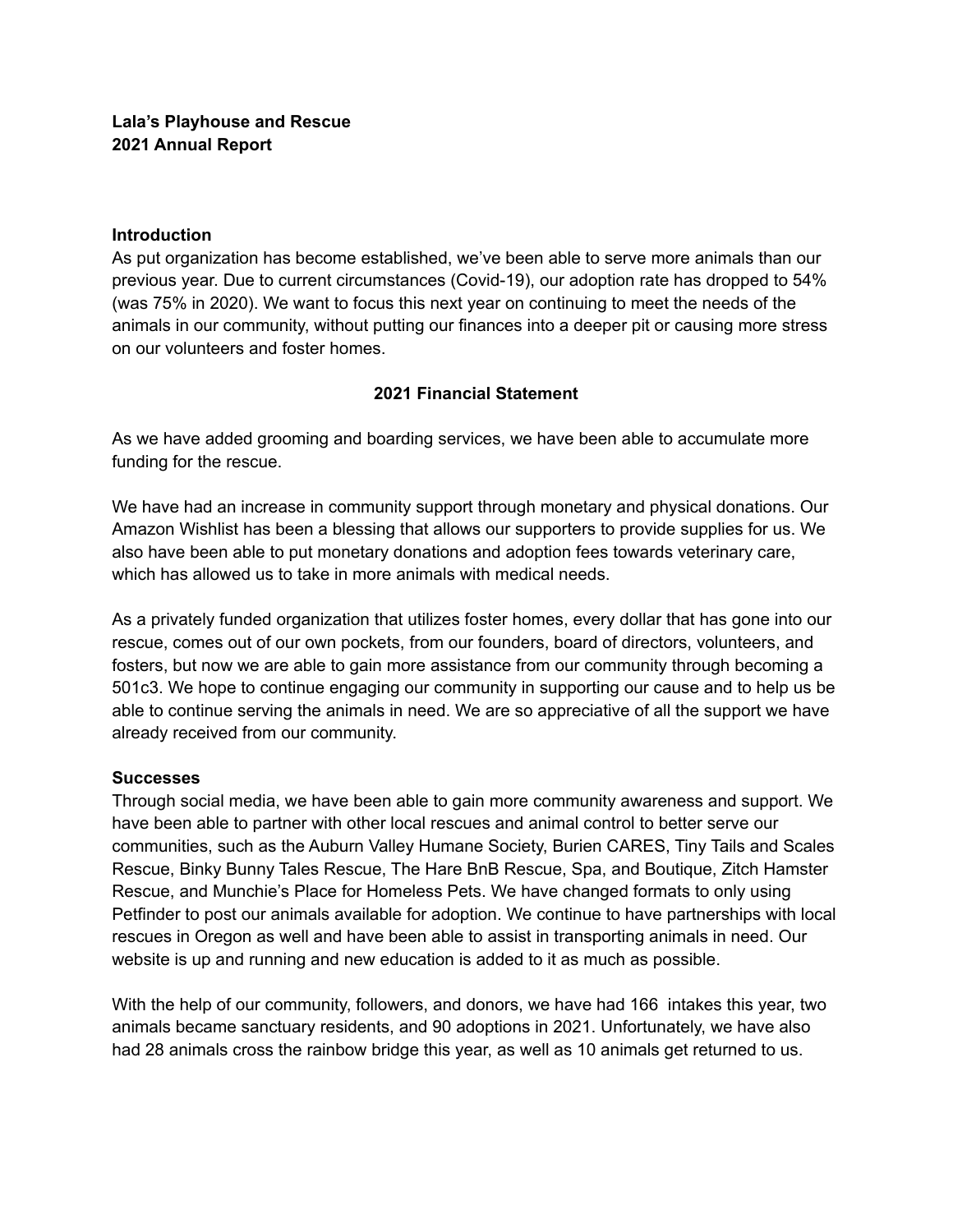We are so grateful for all our donors who have helped provide care for the animals. We are thankful for all the wonderful families that are choosing adoption over supporting breeding mills, and have provided loving homes to the animals they've adopted from us.

## **Challenges**

This year has been a record year for animals being surrendered and/or abandoned. Many times, we have been overwhelmed with constantly taking in animals although we knew we were at our capacity. But we have been shown so much support during those times with donations to help keep us going. We know we cannot save every animal and we need to ensure we can manage caring for the ones in our care. But it is hard to say no to animals in need. We have to stay strong in keeping to our limit so that we do not over work ourselves or take on more than we can handle.

We have expanded to be able to serve more species, as this year we have taken in reptiles and rabbits. This expansion was due to the current needs of our community. But this will be re-evaluated to ensure we are capable of serving so many different species and their needs. Our ultimate goal will always be in the interest of the animals.

# **2022 will be better for all.**

### **2022 Goals**

Our only goal is to continue serving and providing for the animals in need in our community. We have built a clientele through our grooming and boarding services. We have met many amazing adopters and we wouldn't be able to do this work without them.

A financial goal we have is to lessen the financial responsibility on our board members and to have an increase in community support.

And as always, our goal is perfectly stated in our mission.

*Our mission is to advocate and provide a safe haven for animals that are abandoned, abused, or neglected. We aim to educate others on proper animal care. We operate to encourage individuals to choose adoption rather than support breeding mills.*

We hope to continue doing the work we are doing. We hope to continue working with other agencies to better serve animals. We hope to continue learning and adapting to better provide for animals. We hope to continue saving these little critters' lives.

# **Conclusion**

We have had a roller coaster of a year. We continue to go through a pandemic, we have had some financial hardships, have gone through personal battles and challenges, have had many losses, but we are set on our mission. We have had many positives as well. Our dream of saving animals has become a reality. We have opened up our hearts to so many little souls. We have learned so much about animals and their care. We have gotten to meet and work with so